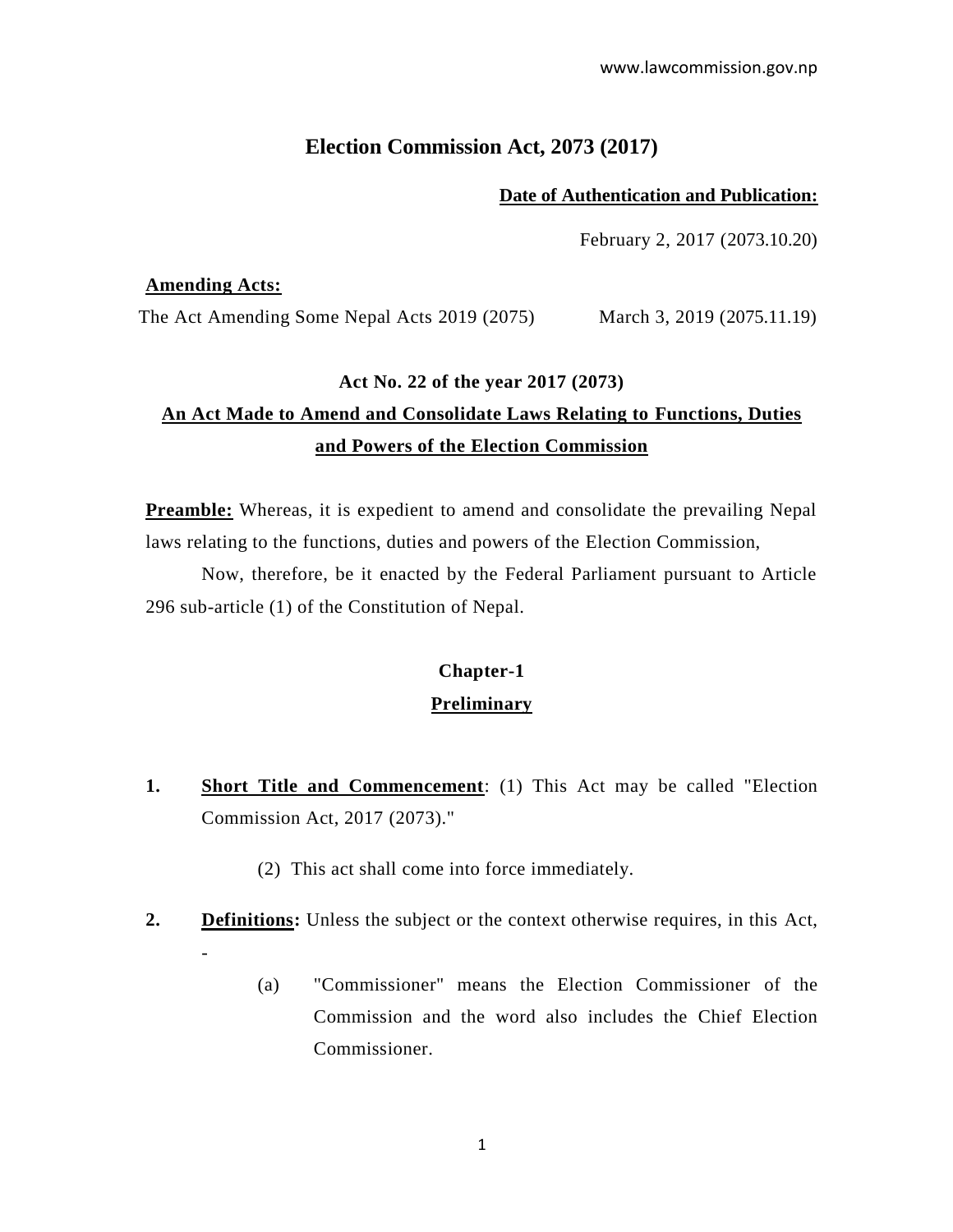- (b) "Commission" means the Election Commission referred to in Article 245 of the Constitution.
- (c) "Candidate" means the person whose name has been included in the final list of candidates for an election, made in accordance with the prevailing federal laws.
- (d) "Prescribed" or "As Prescribed" means prescribed or as prescribed in this Act or Rules framed under this Act or in the order issued by the Commission by publishing a notice in the Nepal Gazette.
- (e) "Name Registering Official" means the Chief Name Registering Official, Name Registering Official or Subordinate Name Registering Official assigned by the Commission for the purpose of collecting the voter names and other necessary details, preparing the voter list or updating it.
- (f) "Election" means an election of the President, Vice President, Members of the Federal Parliament, Members of the Provincial Assembly and Members of Local Levels, held pursuant to the Constitution and Federal Laws and the word also includes byelections.
- (g) "Election Official" means an Election Official as determined.
- (h) "Returning Officer" means the Chief Returning Officer or Returning Officer appointed pursuant to Section 19 and the word also includes Deputy Returning Officer.



(i) "Election Period" means the time period between one hundred and twenty days prior to the election until such day when the election results are made public.

> But in case where the date of the election has been declared in a manner in which the time period would be less than one hundred and twenty days, the time period between the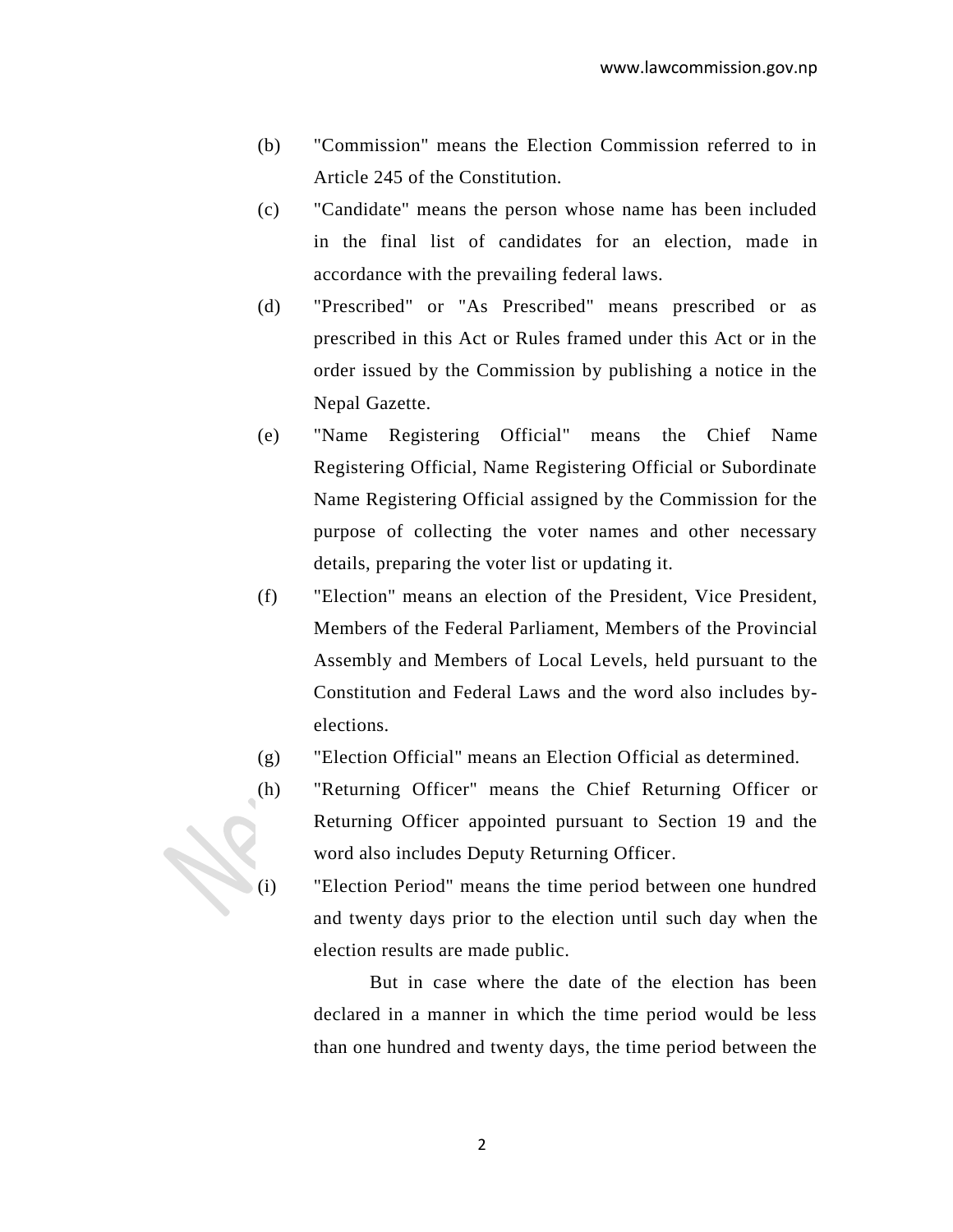date of such declaration and the day in which the final results are made public, shall be considered the election period.

- (j) "Voter" means a person whose name is registered in the finalized Electoral Rolls pursuant to the federal laws.
- (k) 'Political party" means a political party registered in the Commission pursuant to the federal laws.
- (l) "Secretary" means the Secretary of the Commission.
- (m) "Constitution" means the Constitution of Nepal.

## **Chapter-2 Functions, Duties and Powers of Commission**

**3. Power to fix the polling date**: (1) The Government of Nepal shall fix the polling date, unless otherwise prescribed by the federal laws.

Provided that the Government of Nepal shall seek consultation of the Commission before fixing the polling date.

(2) The notice of the polling date, fixed pursuant to sub-section (1), shall be published in the Nepal Gazette.

**4. Power to correspond for security management**: (1) The Commission may correspond to the Government of Nepal or State Government or Local Level Government for the effective management of security for the election.

(2) Upon receipt of correspondence pursuant to sub-section (1), the Government of Nepal or State Government or Local Level Government shall make effective security provision and inform the Commission of the same.

**5. Power to monitor or cause to be monitored**: (1) The Commission may form teams consisting of officials or employees of the Commission or Nepal Government or State Government or experts, to monitor or cause to monitor,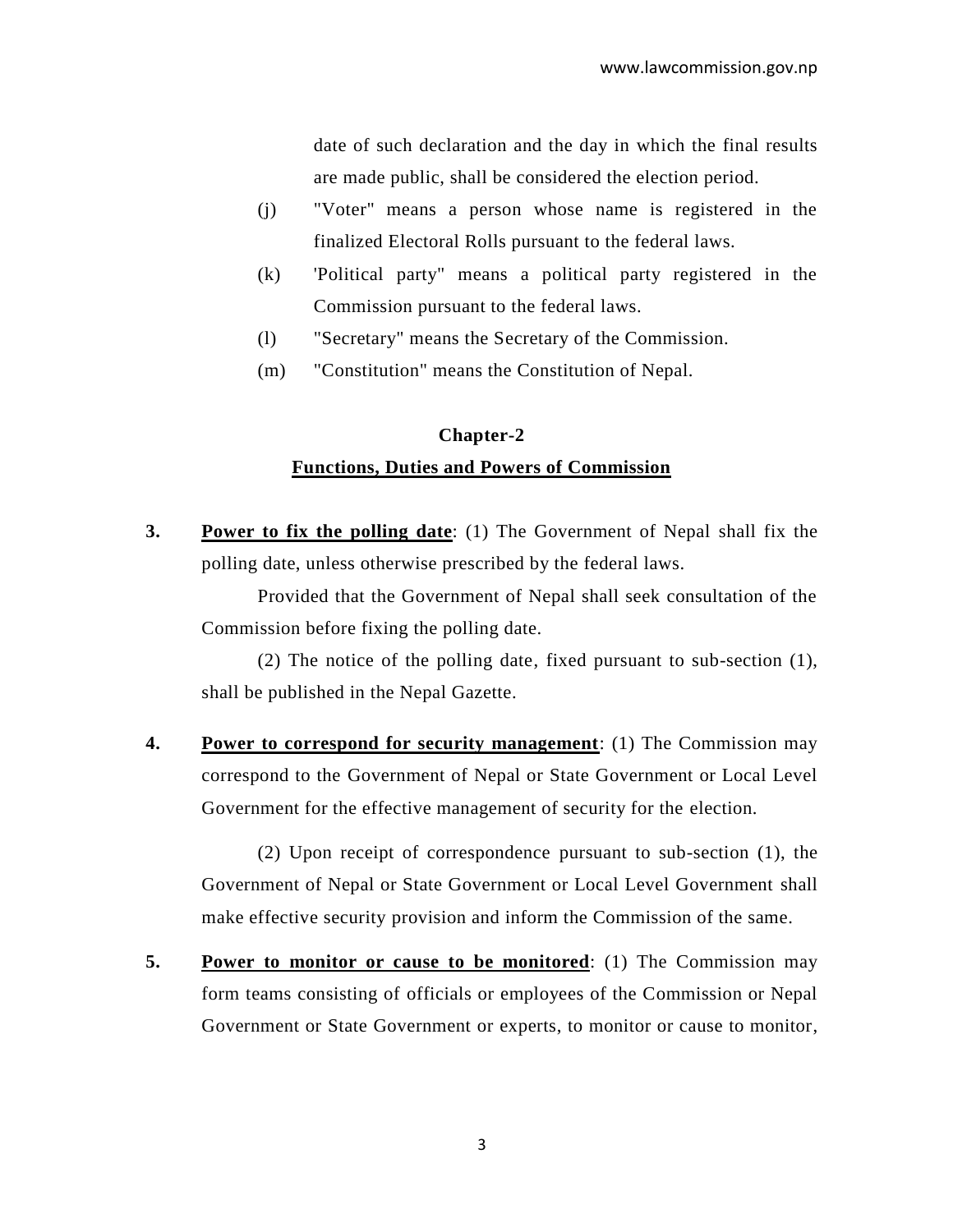election awareness, polling related to the election, vote counting or any other activity.

(2) In forming teams pursuant to sub-section (1), the Commission shall determine the constituency to be monitored, procedures to be followed while monitoring and the time within which such team is to complete the monitoring.

**6. Power to give permission for observation**: (1) The Commission may give permission to any domestic or foreign person or organization to observe actions pertaining to the act of election.

(2) Any person or organization who has obtained permission pursuant to sub-section (1), shall make observation by fulfilling the procedures specified by the Commission for monitoring, and the Commission may cancel the permission of any person or organization making observations without following the procedures.

(3) Every person or organization who has obtained permission pursuant to sub-section (1) shall, upon completion of monitoring, submit a report thereof to the Commission within thirty days.

(4) Every domestic or foreign person or organization having obtained permission for observation pursuant to this Section shall, in making observation, observe the code of conduct made by the Commission.

**7. Power to seek assistance**: (1) The Commission may make direct contact with and seek any form of assistance for an act of election from the Government of Nepal, State Government, Local Level Government or any Ministry, Department or Office of the Government of Nepal, State Government, Local Level Government or any organization owned or controlled by the Government of Nepal or State Government or operated with the grants of Government of Nepal.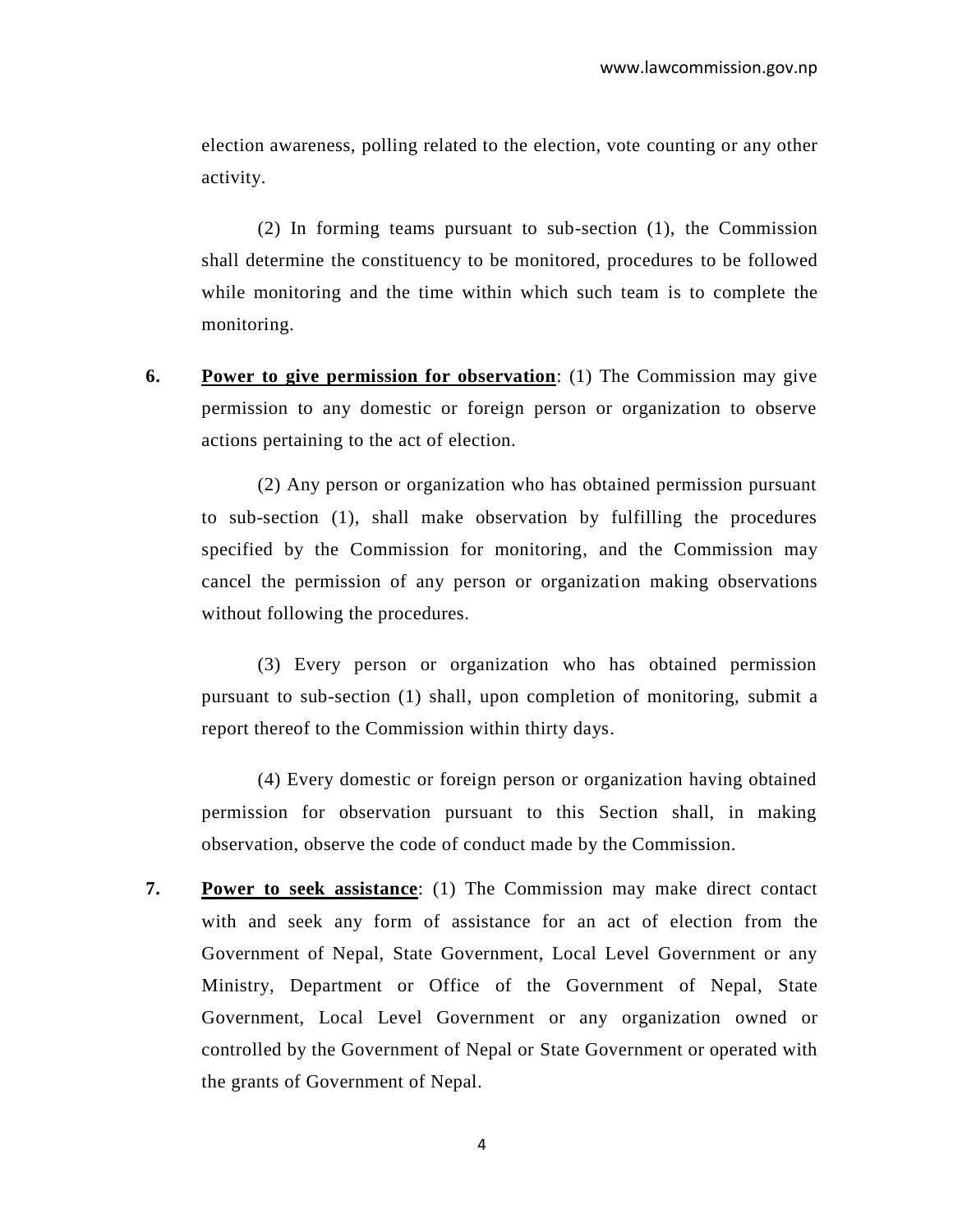(2) The Commission may seek necessary assistance from any public or private organization for any act of election or get any act of election performed by such agency or organization.

(3) The concerned agency or organization shall have the duty to provide the assistance sought by the Commission, pursuant to sub-sections (1) or (2).

**8. Power to use physical facilities**: (1) The Commission may, as per necessity and by giving a prior notice, obtain and use any land, building, conveyance, furniture or any other physical facilities belonging to the Government of Nepal, State Government or Local Level Government or any agency owned or controlled by Government of Nepal or State Government, for the purpose of conducting an election.

(2) The Commission may, as per necessity, and by giving a prior notice obtain and use any land, building, furniture or any other physical facilities belonging to any public organization or agency or public or private school or college, for the purpose of conducting an election.

(3) The Commission may hire and use by paying the existing rate of rent, any land, building, conveyance, furniture or other physical facilities belonging to any person, non-governmental organization or agency for the purpose of conducting an election.

(4) In case where, any land, building, conveyance, furniture or any other physical facilities belonging to any person or organization or agency has been hired by the Commission or on the basis of the order of the Commission, subject to payment of existing rate of rent in course of performance of any act of election, the existing rate of rent shall be paid for the use of any land, building, conveyance, furniture or any other physical facilities, so used for that period.

5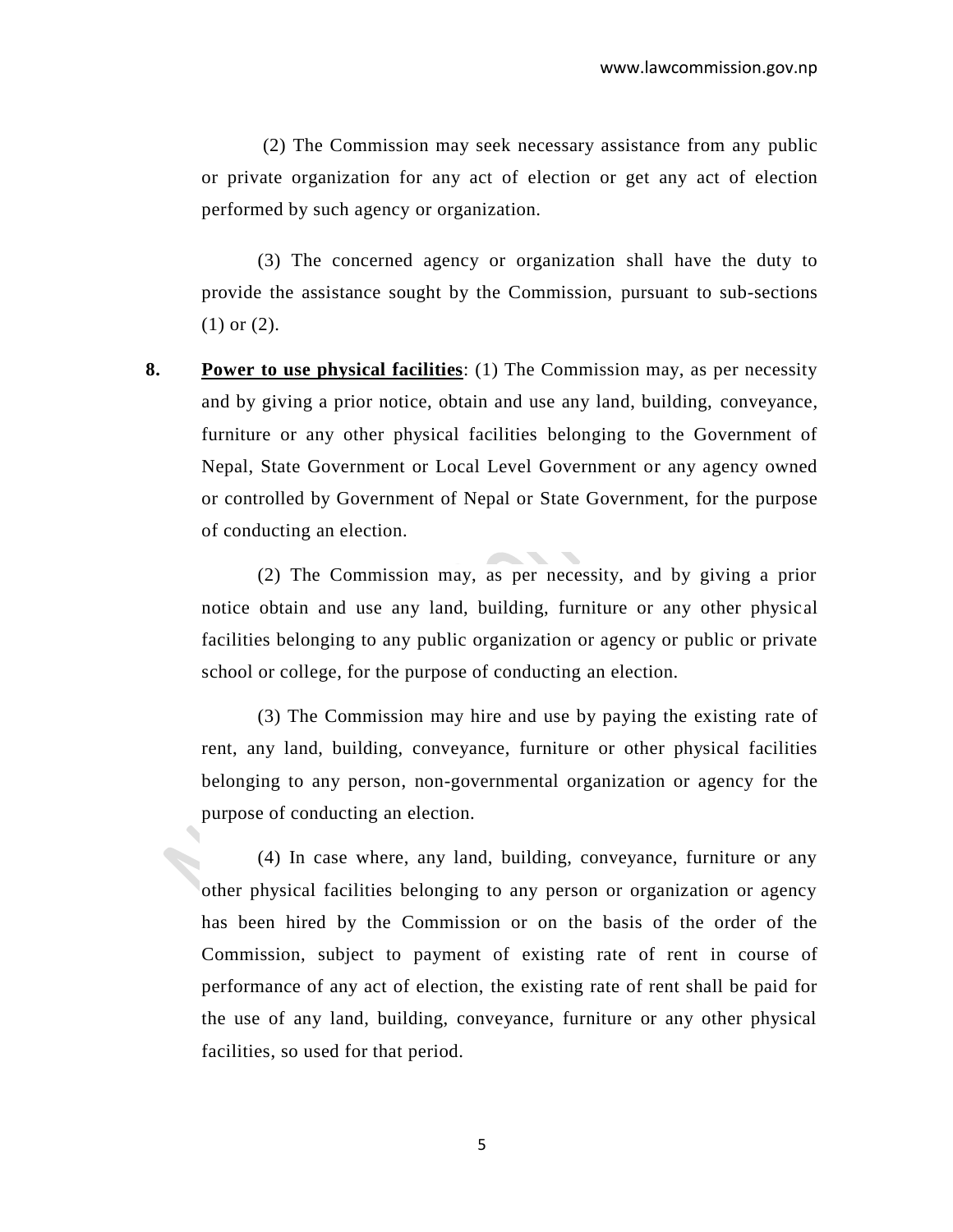(5) In case where, any land, building, conveyance, furniture or any other physical facilities used by or with the order of the Commission in course of any act of election, has to be repaired due to damages sustained or compensation has to be provided for same, the Commission shall provide the amount required for or the amount that has been incurred in making such repairs or such amount as may be required to be paid for compensation.

**9. Power to make decision as to disqualification of candidate**: (1) After the filing of nomination papers of candidates for an election, but prior to the declaration of the election result, a complaint may be made with the Commission, accompanied by clear evidence that any candidate is disqualified or has become disqualified through the concerned Returning Officer.

(2) If a complaint is received pursuant to sub-section (1), the concerned Returning Officer shall seek clarification from such candidate in that respect, within a time-limit of seven days.

(3) On receipt of such clarification pursuant to sub-section (2) or where no clarification is received within the time limit, by stating the same, the concerned Returning Officer, shall promptly send the complaint received pursuant to sub-section (1) and documents pertaining thereto, to the Commission.

(4) On receipt of the complaint and the documents pertaining thereto pursuant to sub-section (3), the Commission may, inquire with the concerned candidates into any matter or seek additional evidence from such candidate.

(5) The Commission shall undertake inquiries into the complaint and documents attached, received pursuant to this Section and make decisions as to the disqualification of the candidate, no less than seven days from the date

6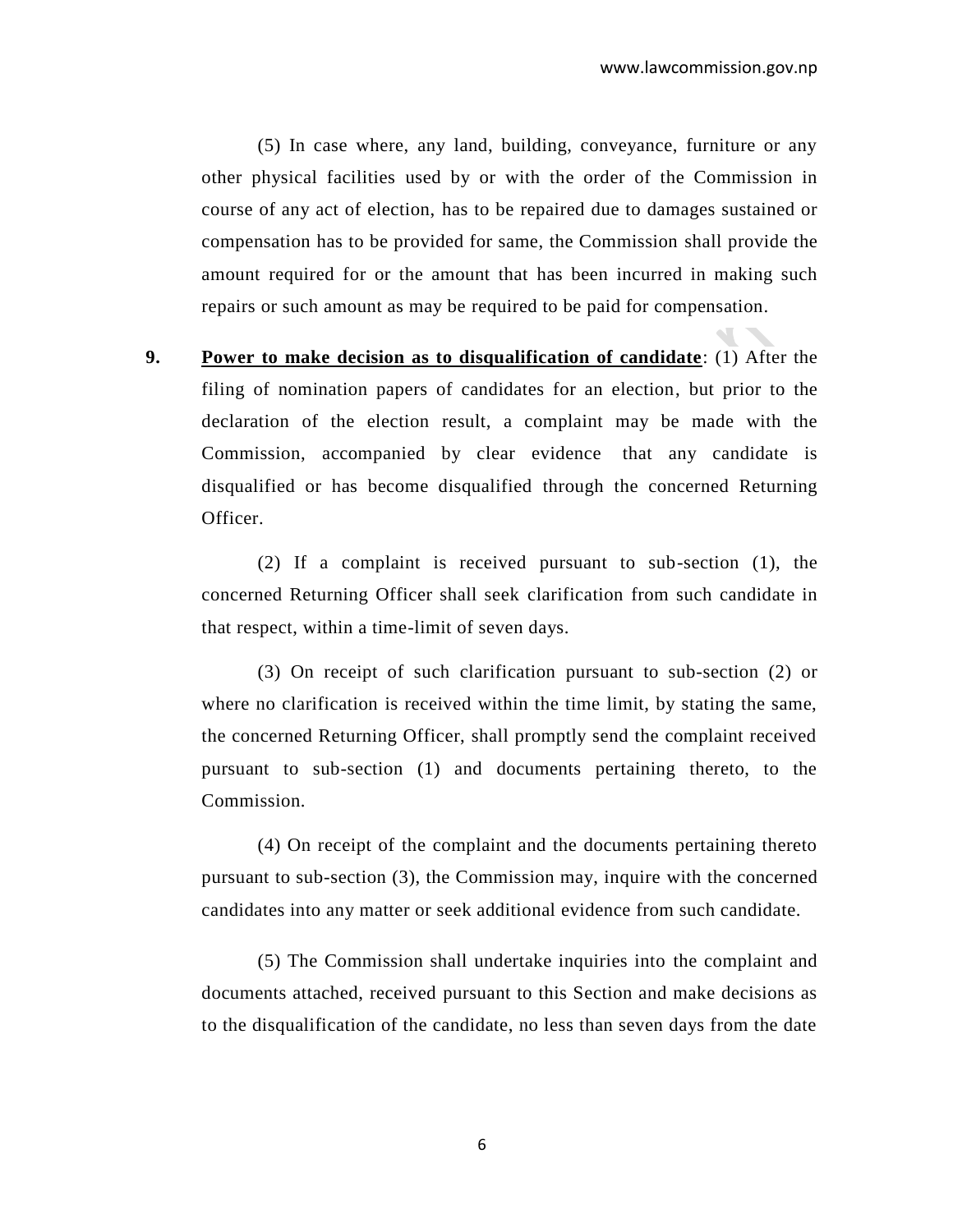on which it receives the complaint through the Returning Officer pursuant to sub-section (3).

(6) The procedures to be followed by the Commission, while making decisions regarding the disqualification of candidates pursuant to this Section, shall be as fixed by the Commission.

(7) Notwithstanding anything contained elsewhere in this Section, no proceedings of such election shall, in any case, be affected merely by the reason that the Commission has not made a decision as to the disqualification of any candidate pursuant to this Section.

**10. Power to cancel election**: (1) If a complaint is filed to the Commission making claims that anyone has, by way of any kind of threat, intimidation, fear or terror or by otherwise exercising undue influence, done any such act as to prejudice the impartiality and freedom of an election or polling in any constituency or polling center or if the Commission receives information thereof from any source, the Commission may cause any Commissioner, Secretary or any other official authorized by the Commission, to inquire into the matter immediately.

(2) If the Commission is confident, that any act of election has not been free and impartial, from the report of the inquiry held by the Commission pursuant to sub-section **(**1), it may, by setting out the reasons for same, cancel the election of that constituency or the polling of any or all stations of that constituency.

**11. Other Functions, Duties and Powers**: (1) Other functions, duties and powers of the Commission, in addition to the functions, duties and powers stated in the Constitution, this Act and other federal laws shall be as follows: -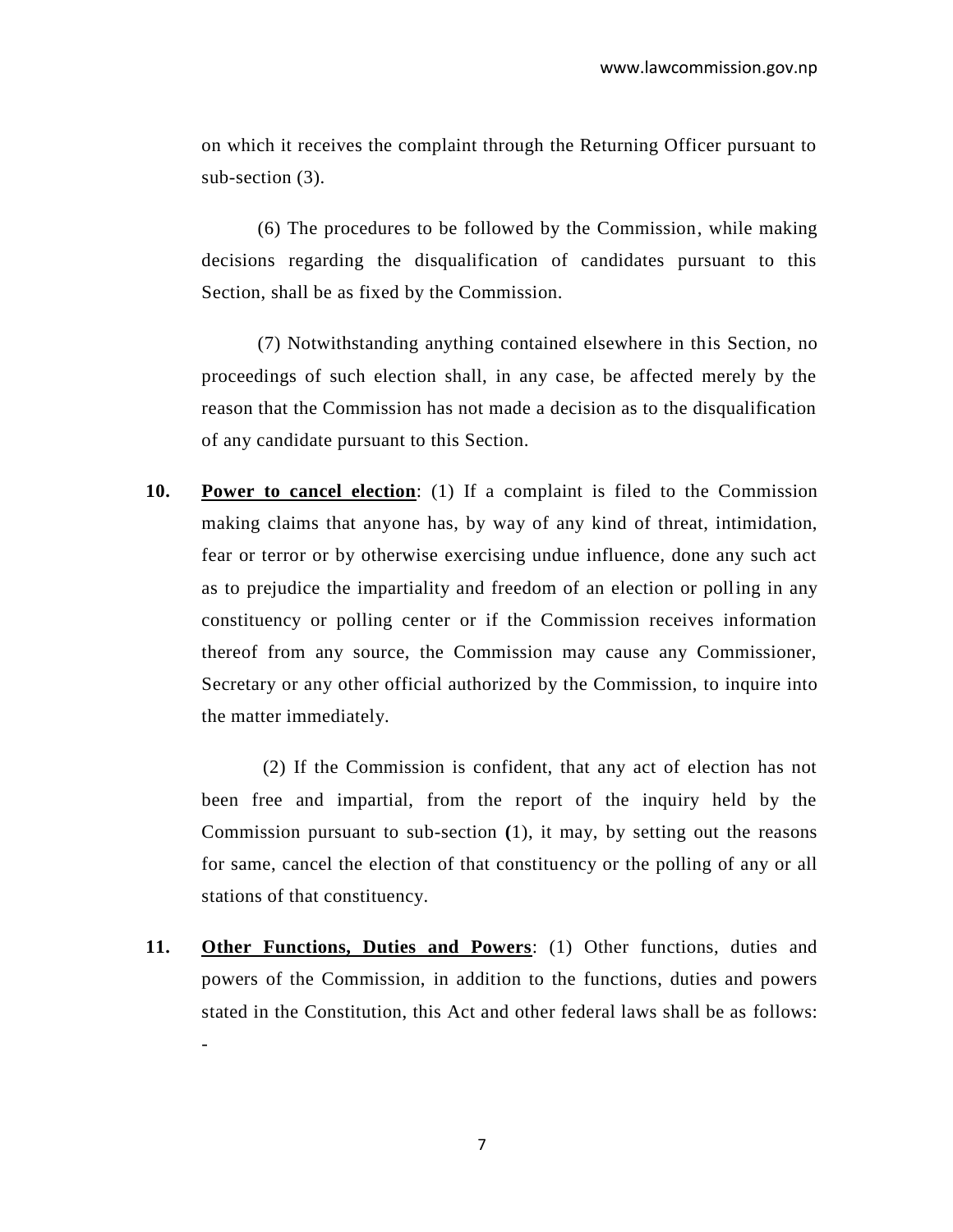- (a) to formulate, implement and monitor the implementation of policies, plans and strategies related to election,
- (b) to make necessary arrangements for the identification of voters,
- (c) to undertake necessary research, studies for electoral reforms,
- (d) to consolidate information and data related to election and to maintain archives,
- (e) to make necessary arrangements for development of infrastructures of election offices,
- (f) to make arrangements for delivery of expert services related to election,
- (g) to extend relations with international organizations and agencies related to election.

#### **Chapter-3**

### **Operation of Work and Management of Commission**

- **12. Work Division in the Commission:** The division of work between the Chief Election Commissioner and the Commissioner, shall be as fixed by the Commission.
- **13. Meetings and Decisions of the Commission:** (1) All functions required to be performed by the Commission pursuant to the Constitution and prevalent laws, shall be as decided by the Chief Election Commissioner in case of only his or her presence and by a decision of meeting held between the Commissioners in case of the presence of other Commissioners too.

(2) The meeting of the Commission shall be chaired by the Chief Election Commissioner.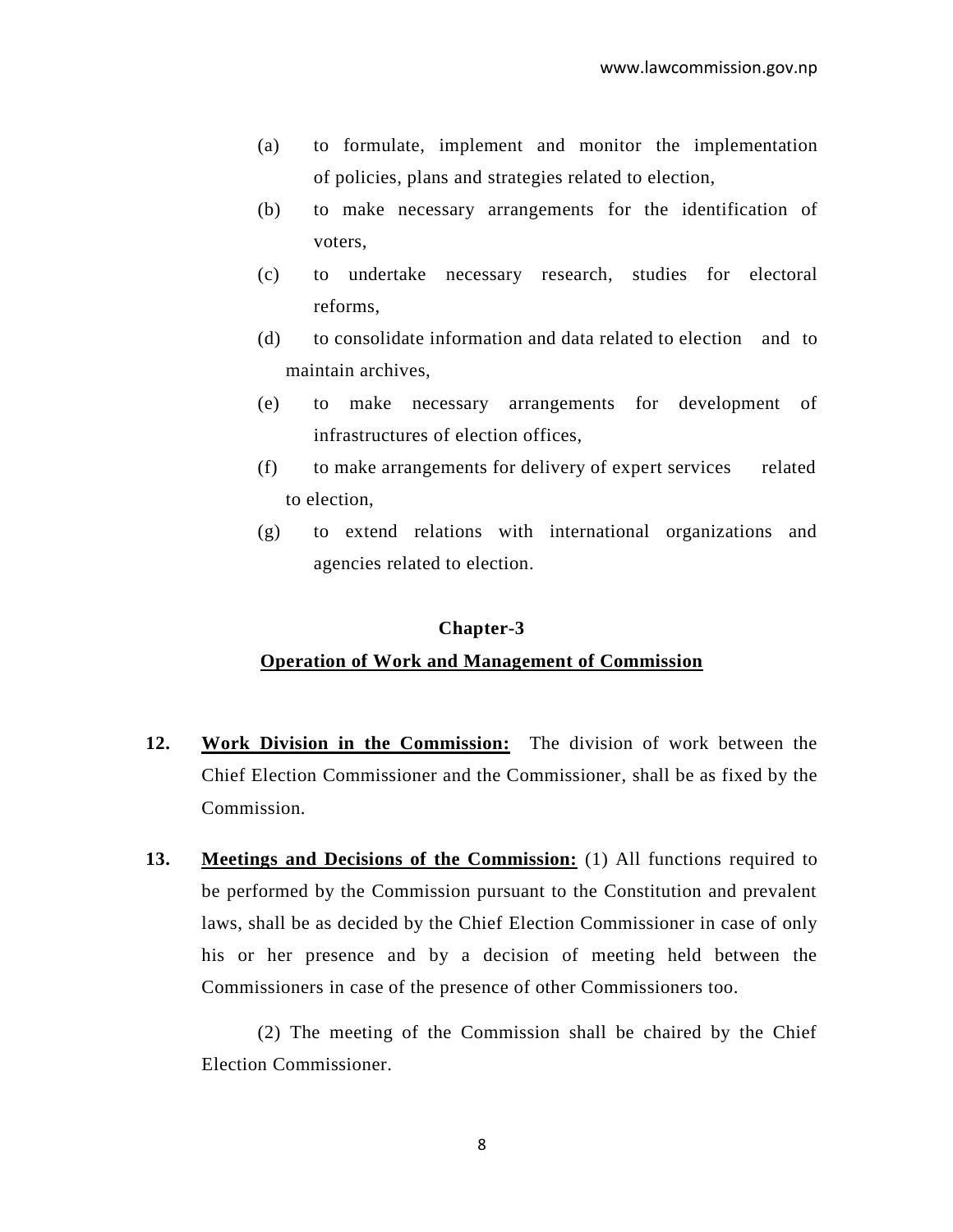(3) The meeting of the Commission shall be held at such time, as called by the Chief Election Commissioner, on the basis of necessity.

(4) The Secretary of the Commission shall duly maintain the certified records of the decisions of the Commission.

(5) The work, procedures of the meeting of the Commission shall be as fixed by the Commission.

 $\mathcal{L}_{\mathcal{L}}$ 

 $\overline{\phantom{a}}$ 

- **14. Functions of Commission not to be affected:** The vacancy of post of any Commissioner shall not interrupt the functions and actions of the Commission.
- **15. Secretariat of the Commission:** There shall be a secretariat of the Commission at the central level, for the management and the performance of functions to be carried out by the Commission.
- **16. Provincial and other offices of the Commission:** (1) The Commission may, on the basis of necessity, establish its offices at the provinces and in other places, as fixed; for the functions that the Commission itself is required to carry out.

(2) The offices established pursuant to sub-section (1) shall have the functions, powers and duties, as fixed.

(3) The offices established pursuant to sub-section (1), in addition to the functions, powers and duties stated in sub-section (2), shall have to perform responsibilities as fixed or as delegated by the Commission.

**17. Organizational Structure and Employees of the Commission:** (1) The organizational structure and appointment of employees of the Commission shall be as approved by the Government of Nepal, on the basis of recommendation made by the Commission.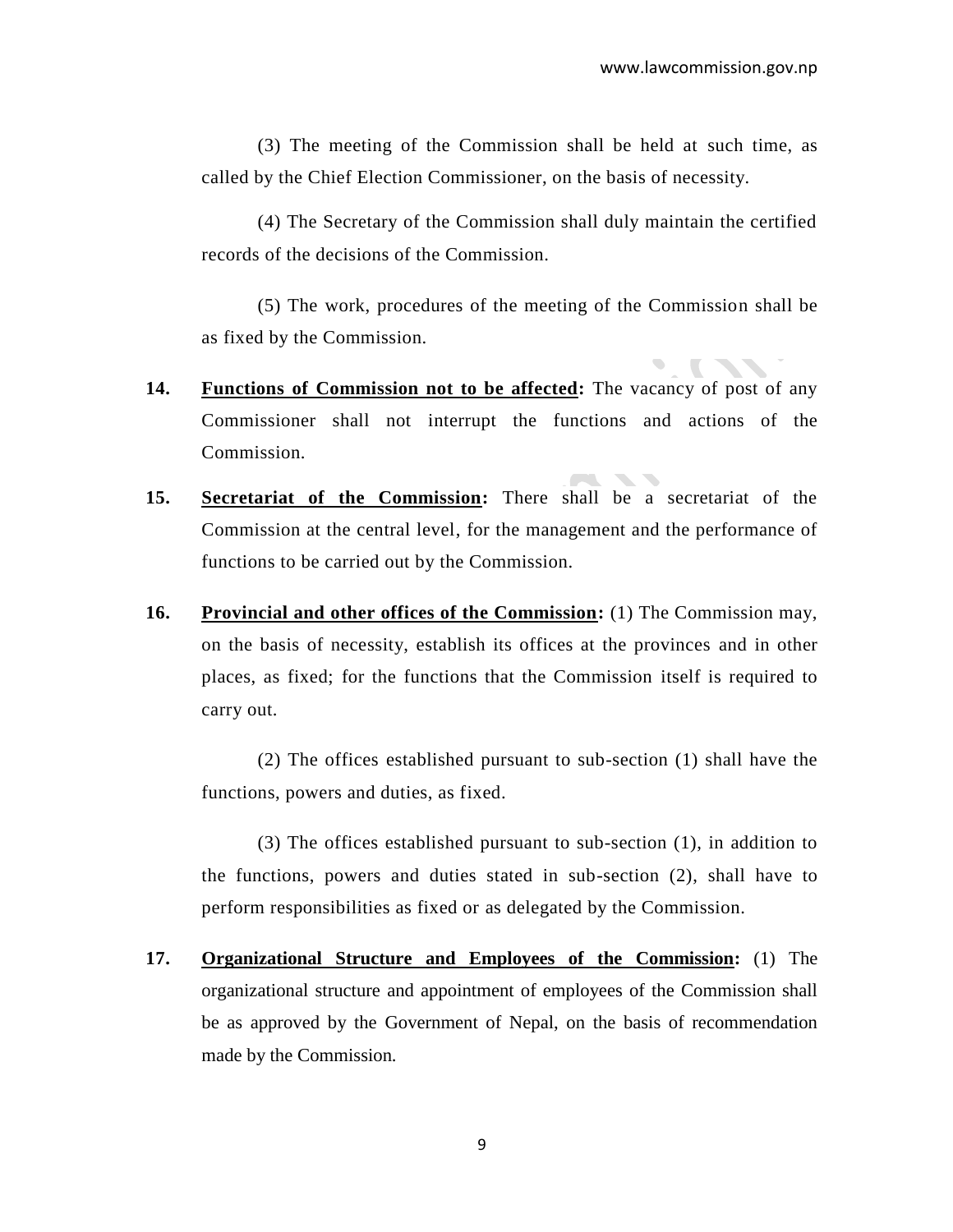(2) The Government of Nepal shall make available the employees necessary for the Commission for its management and the performance of its functions.

**18. Secretary of the Commission:** (1) There shall be one Secretary, to act as the administrative head of of the Commission.

(2) The Secretary shall, on the basis of general direction given by the Chief Election Commissioner, perform the following functions, duties and power, in addition to the functions, duties and power fixed pursuant to this Act and other prevailing laws: -

- (a) to perform and cause to be performed the administrative and managerial work of the Commission,
- (b) to prepare and present, cause to prepare and present the annual budget, programmes and plans of the Commission,
- (c) to protect, preserve and cause to protect and preserve the movable, immovable property of the Commission,
- (d) to make, cause to make arrangements necessary for the smooth operation of the functions and duties of the Commission,
- (e) to implement, cause to implement the policies, programs and decisions of the Commission,
- (f) to perform or cause to be performed other functions as fixed by the Commission.
- **19. Appointment or designation of employees:** (1) The Commission may create such positions in such number as may be required, of Chief Name Registration Officer, Name Registration Officer, Assistant Name Registration Officer and Electoral Rolls Enumerator for the preparation of voters lists, positions of Chief Returning Officer, Returning Officer, Assistant Returning Officer, Polling Officer and Assistant Polling Officer for any act of election as deemed necessary and may appoint or designate other positions in such number as may be required.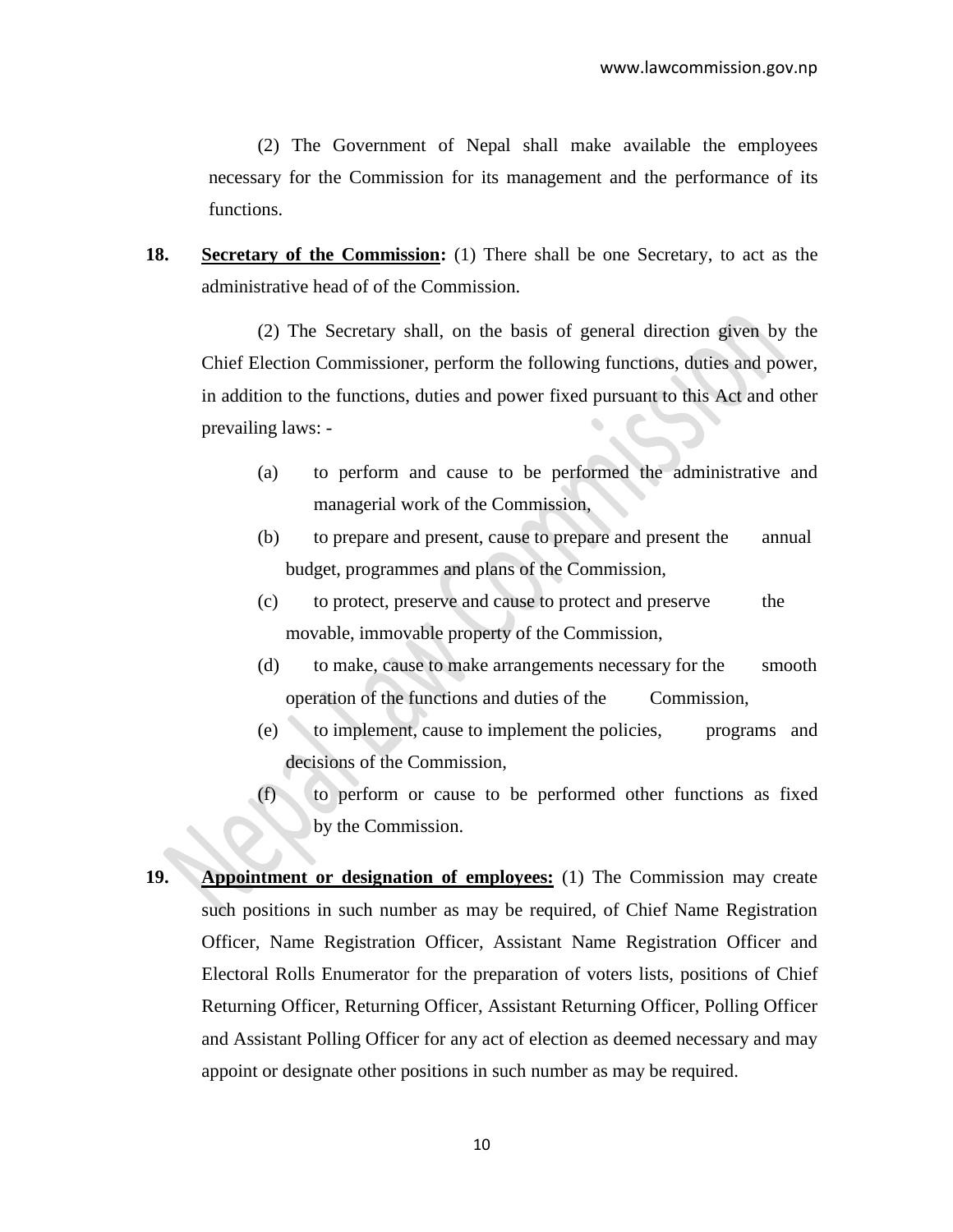(2) The Commission may assign or engage any employee of the Government of Nepal, State Governments and Local Level Government or of institutions owned or controlled by Government of Nepal, State Governments and Local Level Government or of institutions operated with the grants of Government of Nepal, or any teacher or employee of university or community school, in any act of election to be performed in pursuit of sub-section (1).

(3) Any teacher or employee engaged in any act of election, pursuant to sub-sections (1) or (2) shall be deemed to be an employee of the Commission until the completion of the act of election.

(4) Any employee assigned or engaged in the act of election shall not be transferred or deputed without the approval of the Commission.

(5) Notwithstanding anything mentioned in the prevalent laws, no employee may be transferred or deputed without the approval of the Commission within the election period.

**20. Creation of temporary position:** (1) The Commission may, in order to conduct an act of election, create temporary positions in the required number for a period not exceeding six months.

(2) The Commission may, for the position created pursuant to sub-section (1), appoint retired government employees from any service group, by giving them facilities up to the extent of facilities received by them for the post from which they retired.

(3) The Commission may extend the term of position created pursuant to sub-section (1) for a period of six months at one time or at several times.

(4) The Commission may make appointment to any position created pursuant to sub-section (1) on temporary or contract or wages basis.

11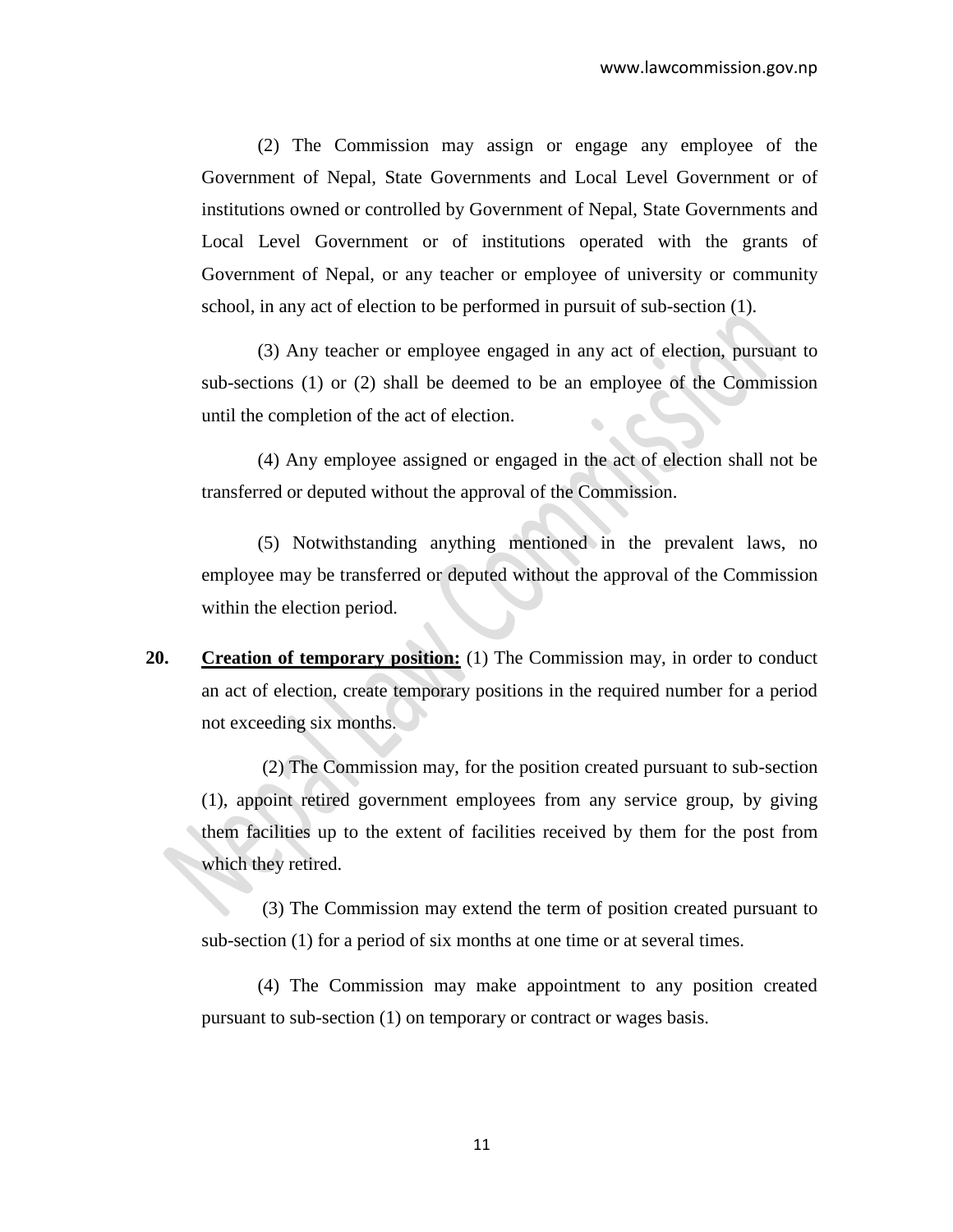$\Theta$ But, the creation of temporary position or on contract or wages basis, pursuant to this section, must be made on the basis of the procedures made by the Commission, as approved by the Ministry of Finance, Government of Nepal.

**21. Power to procure service of experts:** (1) The Commission may, as per necessity, procure the service of an expert with respect to an act of election.

(2) The terms of reference of and remuneration for, the service of an expert procured pursuant to sub-section (1) shall be as determined by the Commission.

### **Chapter-4 Election Code of Conduct**

- **22. Election Code of Conduct:** (1) In order to maintain fairness, impartiality, transparency, and fearless environment, in election, the Commission may make code of conduct to be maintained by the following agencies or persons: -
	- (a) The Government of Nepal, State Government and Local Level Government as well as offices and employees of semigovernmental bodies,
	- (b) Nepal Army, Nepal Police, Armed Police Forces, Nepal and National Investigation Department and Office and Security personnel of State Police,
	- (c) Employees engaged in the act of election,
	- (d) Political Parties,
	- (e) Candidates and persons related with the candidates,
	- (f) Mass media at governmental and private sector,
	- (g) Private and non-governmental sectors,
	- (h) Other agencies and persons as determined by the Commission.

 $\overline{a}$ 

 $\approx$  Added by The Act Amending Some Nepal Acts 2019 (2075).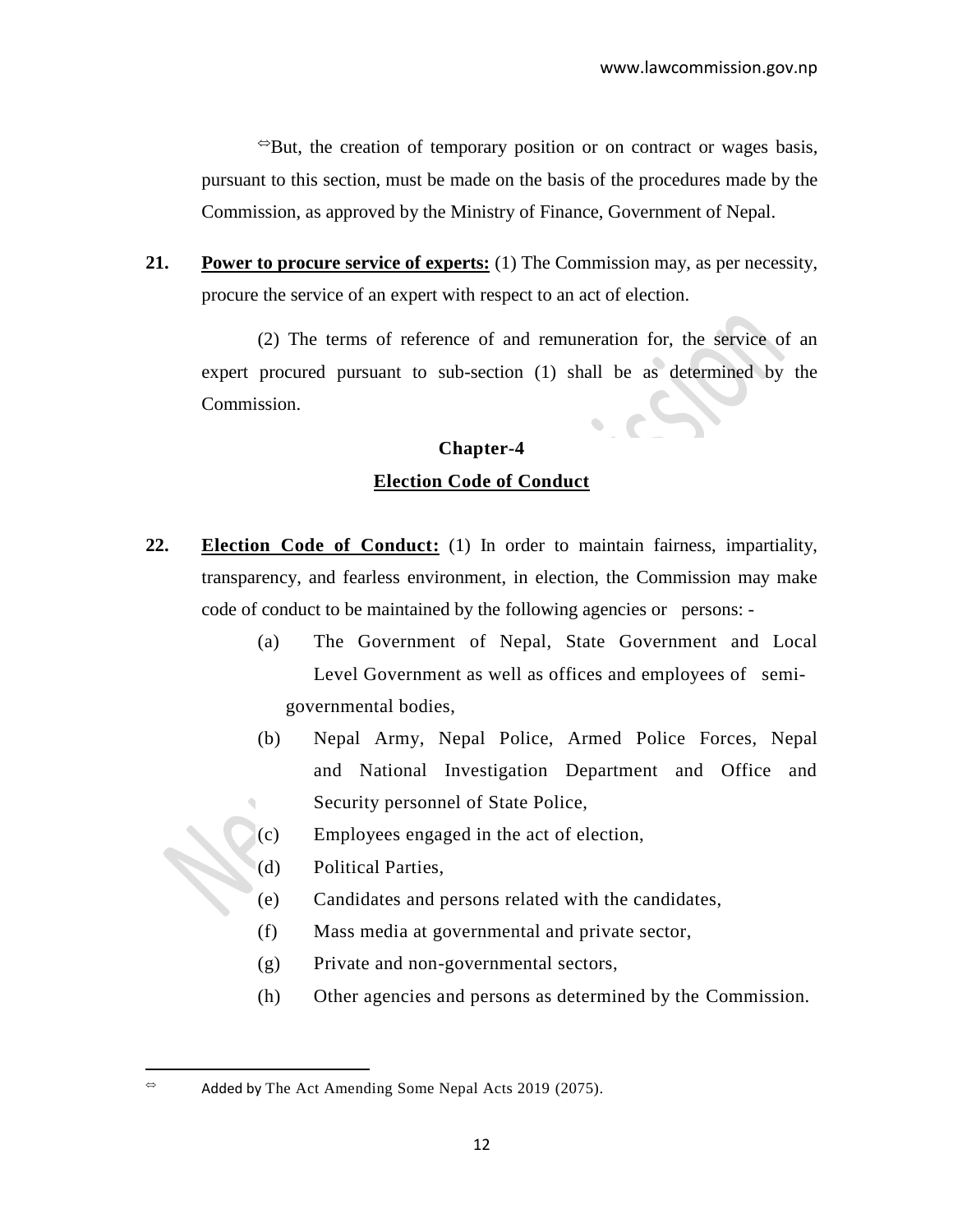(2) The Commission shall, while making the code of conduct pursuant to sub-section (1), make consultations with the concerned stakeholders.

(3) In making the code of conduct pursuant to sub-section (1), the Commission may make such code of conduct, particularly on matters restraining the Government of Nepal from declaring any new policy, plan and program, mobilizing human resources, means and resources and using governmental media for election canvassing in such a manner so as to affect the fairness and impartiality of the election.

(4) The code of conduct made by the Commission pursuant to subsection (2) shall be published in the Nepal Gazette; and it shall be the duty of all concerned to abide by such code of conduct.

**23. Implementation and monitoring of code of conduct:** (1) The Commission shall, as per necessity, create appropriate mechanism to monitor and inquire, as to whether the code of conduct made pursuant to Section 22 has been abided or not.

(2) If in course of carrying out inquiry or monitoring conducted pursuant to sub-section (1), it appears that anyone has not abided by or has violated the code of conduct, the Commission shall order the concerned political party, candidate, person, organization, official or agency to stop the act or invalidate such act, immediately.

(3) Any political party, candidate, person, organization, official or agency failing to stop or invalidate acts in accordance with the order issued by the Commission pursuant to sub-section (2), may be fined by the Commission, amounting up to one hundred thousand rupees.

(4) If the Commission is convinced that the election cannot be held in a free, fair and impartial manner by reason of any candidate frequently violating the code of conduct formed by the Commission; the Commission may, by assigning clear reason and ground thereof, cancel the candidacy of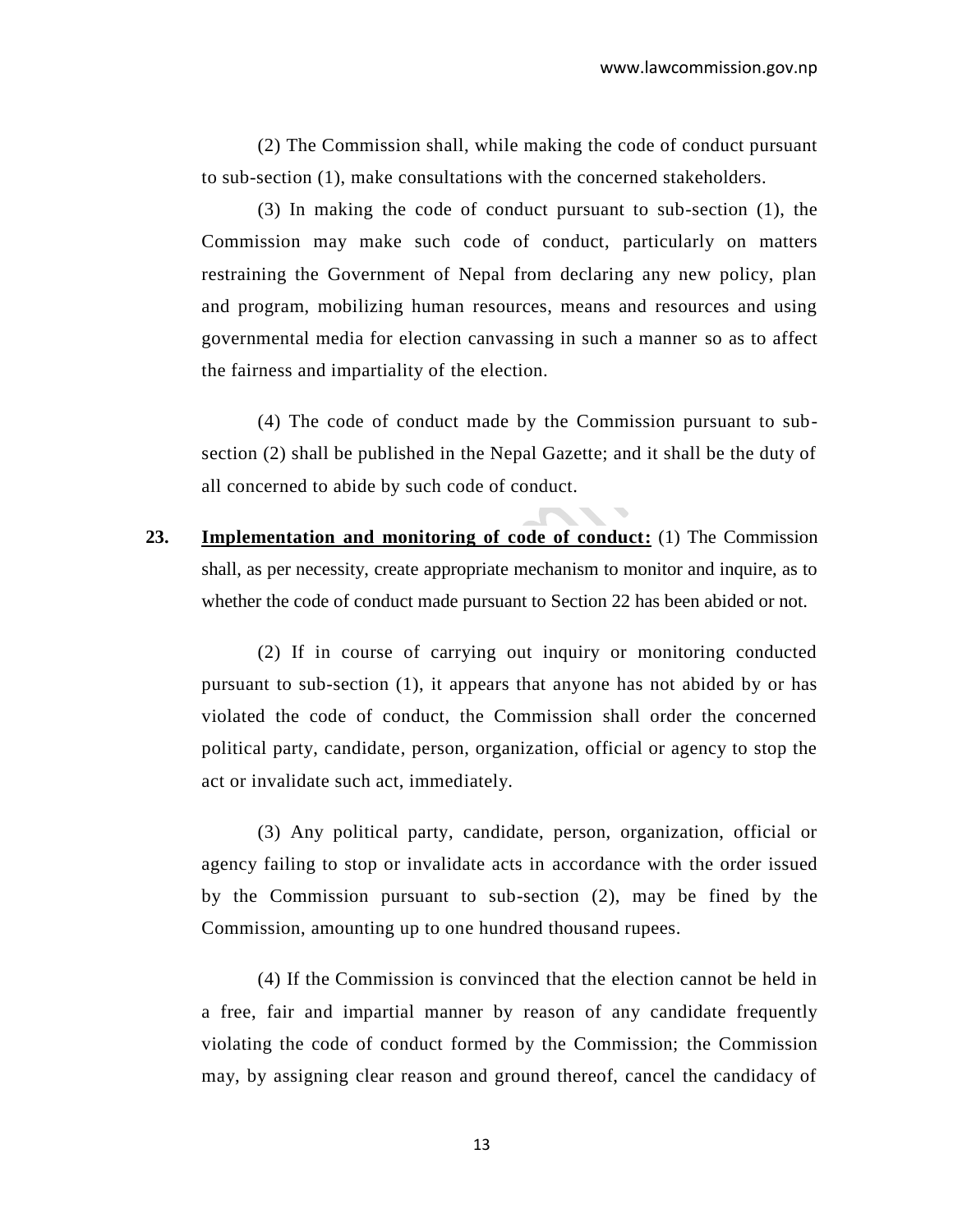such candidate. Prior to cancelling the candidacy, the concerned candidate shall be provided with a reasonable opportunity for defense.

## **Chapter-5 Provisions Relating to Election Expenses**

**24. Ceiling of Election Expenses:** (1) The Commission may specify the ceiling of expenses allowed to be incurred by political parties or candidates.

(2) The Commission shall publish in the Nepal Gazette the ceiling of expenses fixed pursuant to sub-section (1).

(3) No political party or candidate taking part in the election shall make, or cause to be made, expenses in excess of the ceiling fixed by the commission, pursuant to sub-section (1).

**25. Details of Election Expenses to be submitted:** (1) Political party or candidate having the obligation to submit details of election expenses, shall submit the returns of election expenses to the office specified by the Commission, within thirty days of the publication of the final results of the election, in the format prescribed by the Commission.

(2) The returns of election expenses submitted pursuant to sub-section (1) may be audited by a recognized auditor on such conditions as prescribed by the Commission.

**26. Punishment for making expenses in excess of specified ceiling:** (1) Any political party or candidate making expenses in excess of the ceiling specified by the Commission pursuant to sub-section (1) of Section 24 or failing to submit the returns of expenses within the specified period pursuant to sub-section (1) of Section 25, may be punished by the Commission with a fine of an amount, which is equal to the election expenses made by them or the ceiling of expenses specified by the Commission, whichever is higher.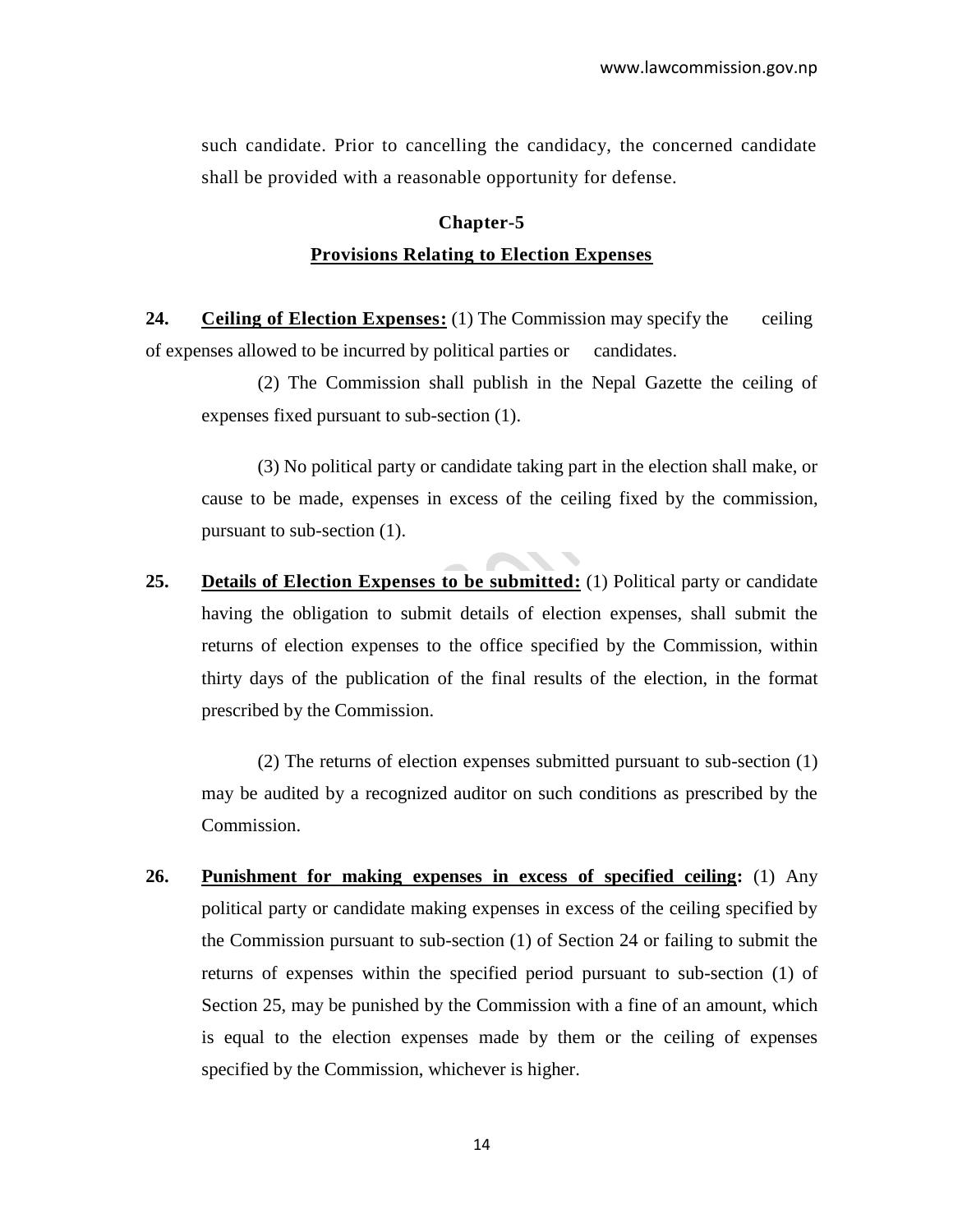(2) If any political party or candidate fails to submit election expenses pursuant to sub-section (1) of Section 25 or

On the returns submitted, it appears from the audit report of auditing, conducted pursuant to sub-section (2) of the same Section; that expenses have been made in an inappropriate manner or in a manner so as to prejudice the fairness of the election or in an illegal manner for illegal purposes, the Commission may impose a fine on the political party or candidate, with an amount equal to the election expenses made by them or an amount of five hundred thousand, whichever is higher.

(3) Any political party or candidate, failing to submit the fine imposed under sub-section (2), within six months, may be prohibited by the Commission from participating in any election or may be disqualified to appear as a candidate in any election for a maximum period of six years with immediate effect.

(4) The Commission shall provide the concerned political party or candidate with a reasonable opportunity to defend themselves, prior to imposing a fine pursuant to sub-section (1) or (2) or making a decision pursuant to subsection  $(3)$ .

(5) If the Commission makes a decision pursuant to sub-section (3), the election of such person, shall *ipso facto* be cancelled.

### **Chapter-6 Budget Management and Auditing**

**27. Management of Budget of the Commission:** (1) For the purpose of conducting the election, oversight, direction and control, the expenses of the Commission shall be exacted from the Federal Consolidated Fund.

(2) The Commission shall manage the budget made available to it.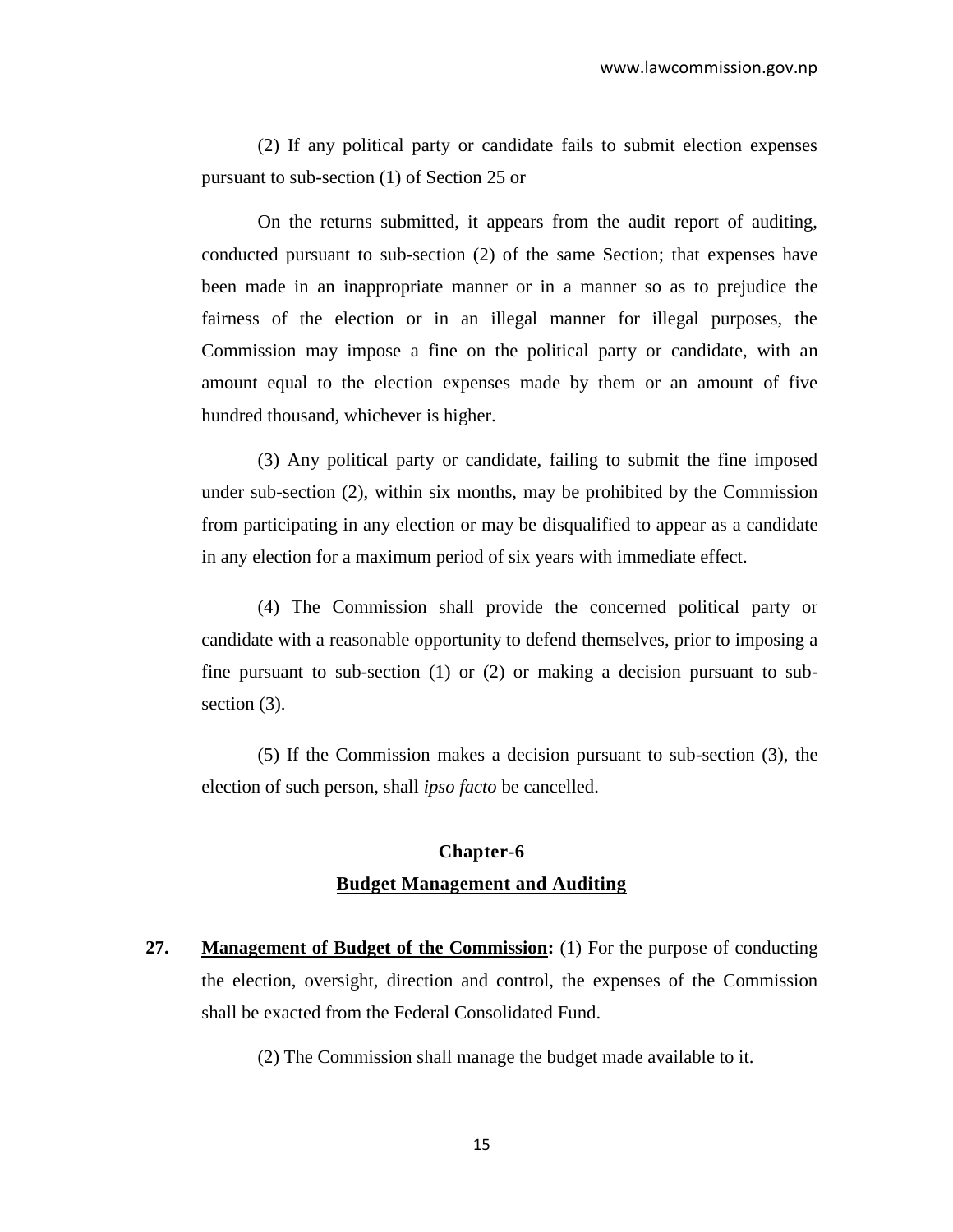(3) The budget allocated to the Commission for the purpose of election, shall be spent in accordance with the prevalent laws.

- **28. Casual expenses to be approved in accordance with procedure:**  Notwithstanding anything contained in the prevalent laws, while making expenditures chargeable on the amount under the budget heading of casual expenses allocated by the Government of Nepal for the Commission, such expenditures shall be made in accordance with the procedure made by the Commission, with the approval of the Government of Nepal, Ministry of Finance.
- **29. Power to collect financial resources:** For the purpose of completing the act of election, the Commission may, with the prior approval of the Government of Nepal without being in contrary to the policy related to development assistance; collect separate financial resource or receive assistance, in addition to the amount allocated under the regular budget heading.
- **30. Accounts and Audit:** (1) The accounts of expenses made by the Commission in the act relating to election shall be maintained in accordance with the prevailing laws.

(2) The accounts maintained by the Commission pursuant to sub-section (1) shall be audited in accordance with the prevailing laws.

### **Chapter-7 Miscellaneous**

**31. May seek advice and make consultation:** (1) If the Commission considers it appropriate to seek advice prior to making decision on any constitutional or legal question regarding the act of election, it may seek advice from the Attorney

 $\overline{a}$ 

Amended by The Act Amending Some Nepal Acts 2019 (2075).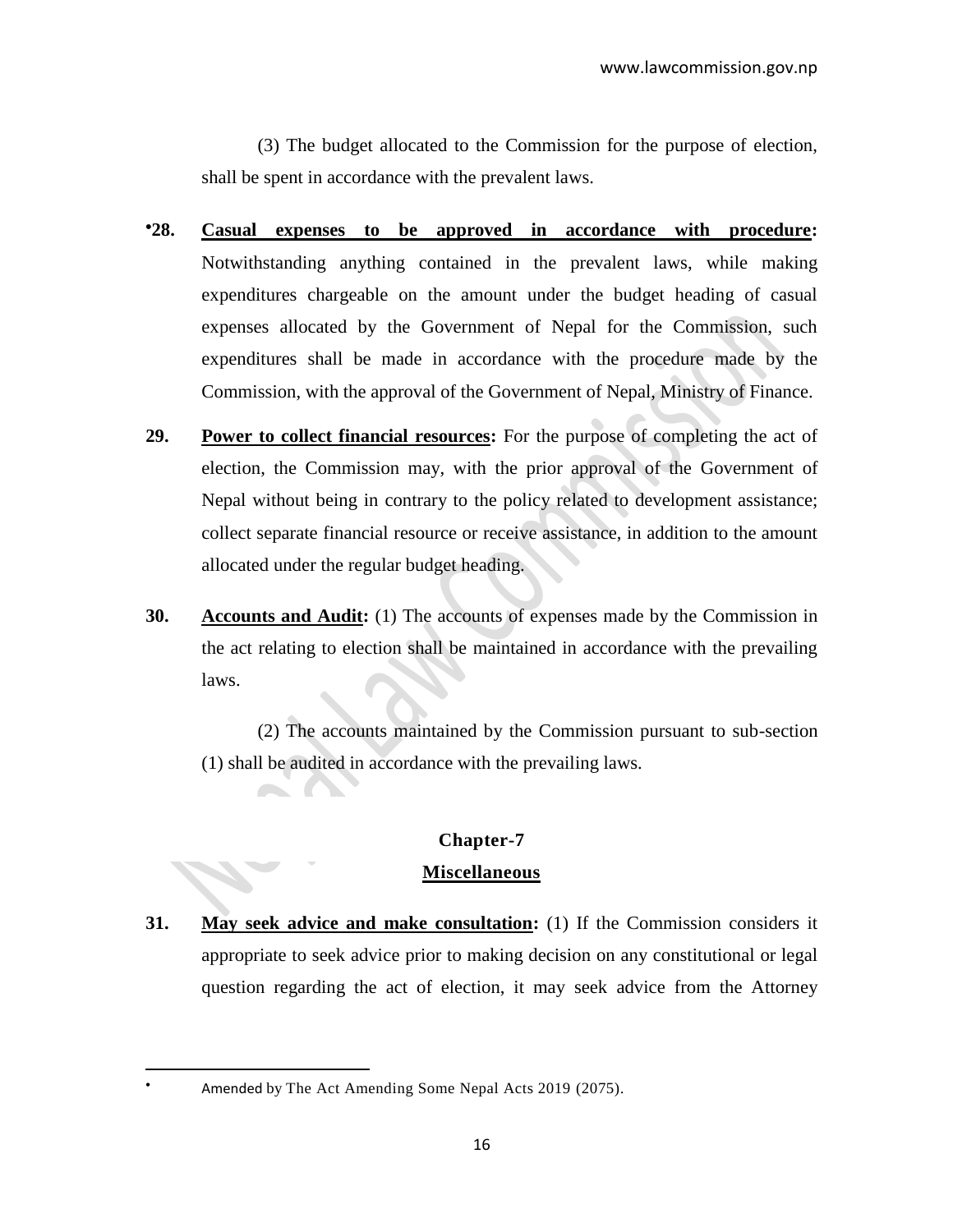General or the Ministry of Law, Justice and Parliamentary Affairs or any other expert.

(2) The Commission, in relation to its functions and duties, may make contact, consult with, or seek advice from any constitutional body or any Ministry, Department, Offices of the Government of Nepal, State Government, Local Level Government, Political Party or any other agency or organization.

- **32. May hold discussion or consultation:** The Commission or Official of the Commission, may hold discussion or consult with any political party or representatives of civil society, experts in the field of election or other related persons or organizations, with relation to holding an election in a free and fair manner.
- **33. Voter awareness program:** The Commission may operate or cause to operate, voter awareness program, as per necessity, in order to provide voters with information about the collection and updating of Electoral Rolls as well as method of polling in an election and the rights of voters.
- **34. Use of new technology:** The Commission shall make provisions for the use of new technology for the management of election.
- **35. May provide facilities:** (1) The Commission may provide, the officials or employees engaged in any act of election, such amount as may be determined by the Commission or in case where they are required to work overtime, with food and snacks allowance and overtime allowance as well.

(2) The Commission may, as per necessity, add such amount as may be determined by the Commission to the daily and travelling allowances receivable by the officials or employees engaged in any act of election, pursuant to the prevailing laws.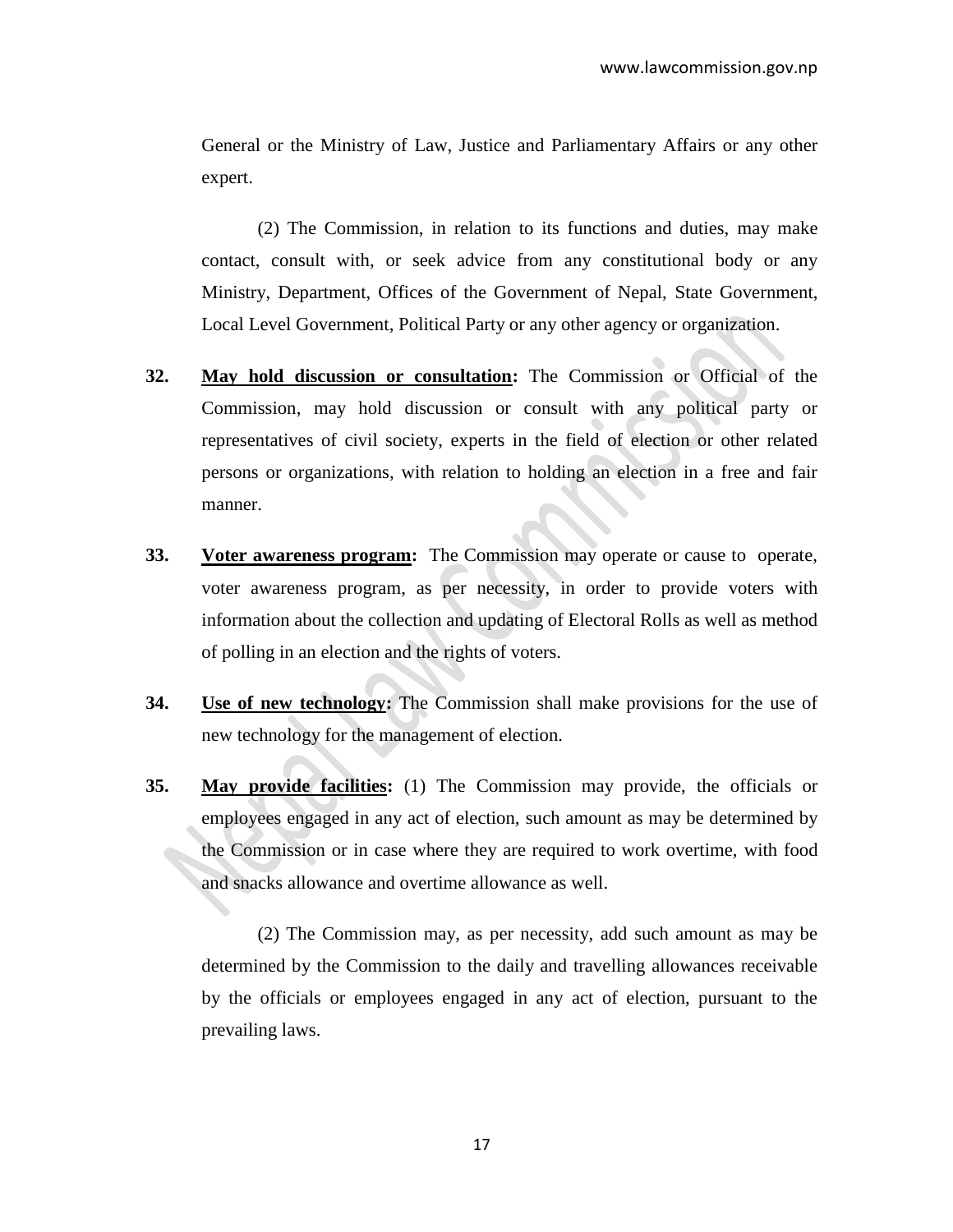(3) The Commission shall provide an additional allowance in such amount as may be determined by the Commission to the officials or employees engaged in any act of election for the duration that they are engaged in such act.

**36. Insurance to be provided:** (1) The Commission shall procure insurance of the officials, employees and teachers engaged in any act of election, against accident that may occur throughout the election period. The insurance amount for such insurance shall be as determined by the Commission.

(2) The Government of Nepal shall procure insurance for the security personnel engaged in any act of election, against accident that may occur throughout the election period. The insurance amount for such insurance shall be as determined by the Government of Nepal.

**37. May make expenditure in election:** (1) The daily allowances, travelling allowances, other allowances and facilities receivable under the prevailing laws, by any employee deputed in any act of election may be credited and paid out at the time of the deputation of such employees.

(2) Notwithstanding anything contained in the prevailing laws, the concerned employee shall not be required to submit bills and receipts showing expenditure of the amount which he or she has received pursuant to sub-section (1).

(3) The expenses incurred to conduct an election, shall be credited as per the rate fixed by the Commission, so that the employee deputed in election may expend it.

(4) With respect to such amount as may be specified by the Commission out of the amount referred to in sub-section (3), the employee deputed in election shall not be required to submit bills and receipts, after their return upon the completion of the act for which they have been so deputed.

18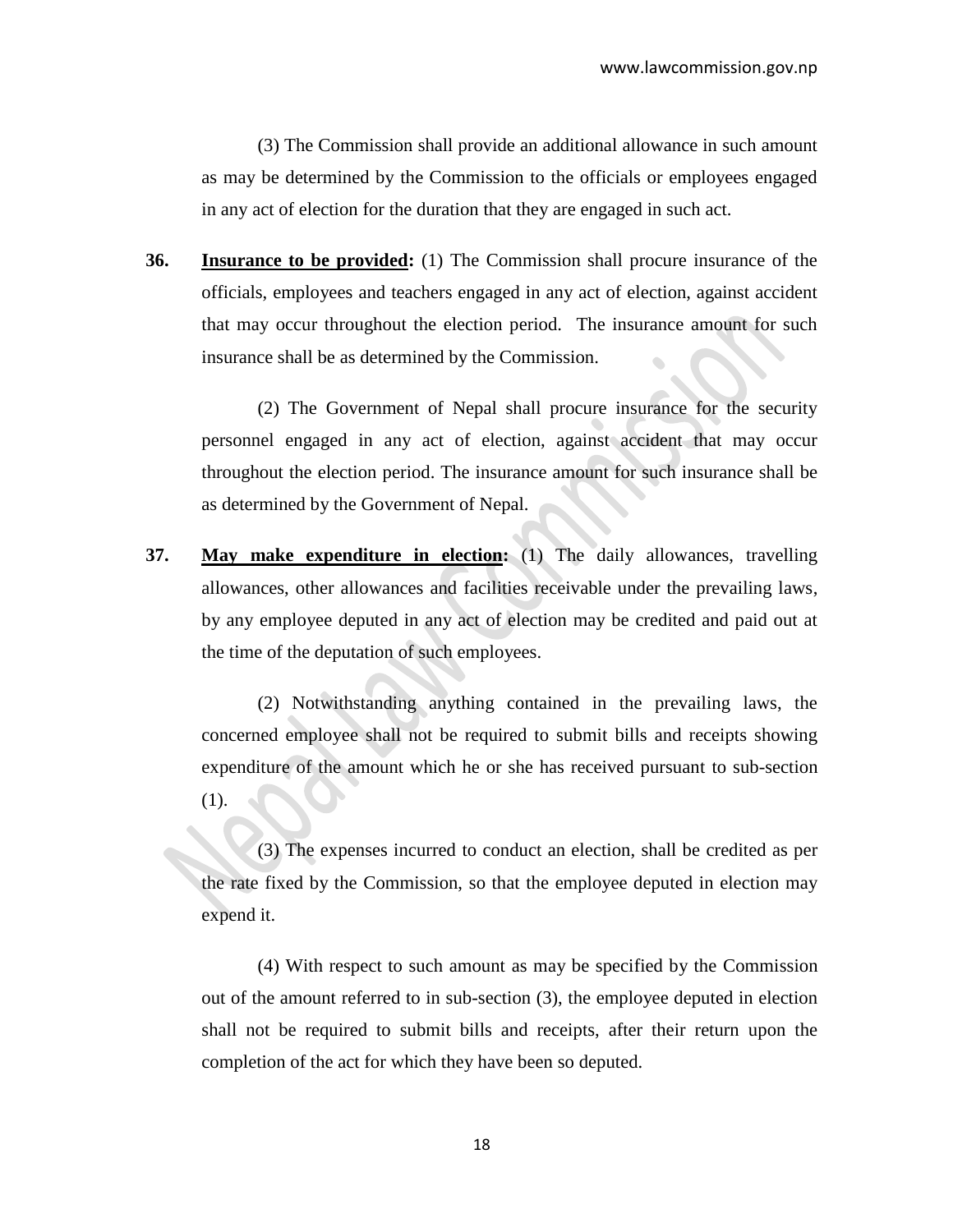**38. May procure goods:** The Commission shall procure goods or services required for the purpose of conducting an election, through the prevailing laws relating to public procurement.

But if, for the immediate management of specified election materials or services required for an act of election, it is not possible to fulfill the procedures required to be fulfilled by the prevailing public procurement laws, the Commission, by disclosing reasons thereof, may procure goods or services, through quick means or may directly purchase goods or services from the market.

**39. May give suggestions:** (1) The Commission may give suggestions in course of performance of functions, duties of the Commission or on the basis of conclusions received through the meetings, seminars or discussions; to concerned agencies, for the reforms necessary in policies or prevalent laws for the conduction of fair and independent election.

(2) Details of such suggestions given pursuant to sub-section (1), shall be included in the annual report of the Commission.

**40. Power to give direction:** (1) The Commission may give necessary direction to any agency or organization for conduction of any act of election.

(2) The concerned agency or organization, shall institute necessary actions as per the directions given by the Commission, pursuant to sub-section (1), and notify the Commission of such.

(3) The Commission may give necessary direction to the Secretary, employees of the Commission, Returning Officer, Election Official, Election Officer, Polling Officer, Assistant Polling Officer, Voters Name Registration Officer or any other employee or persons deputed in election with respect to the functions to be performed by them.

 $\overline{a}$ 

Amended by The Act Amending Some Nepal Acts 2019 (2075).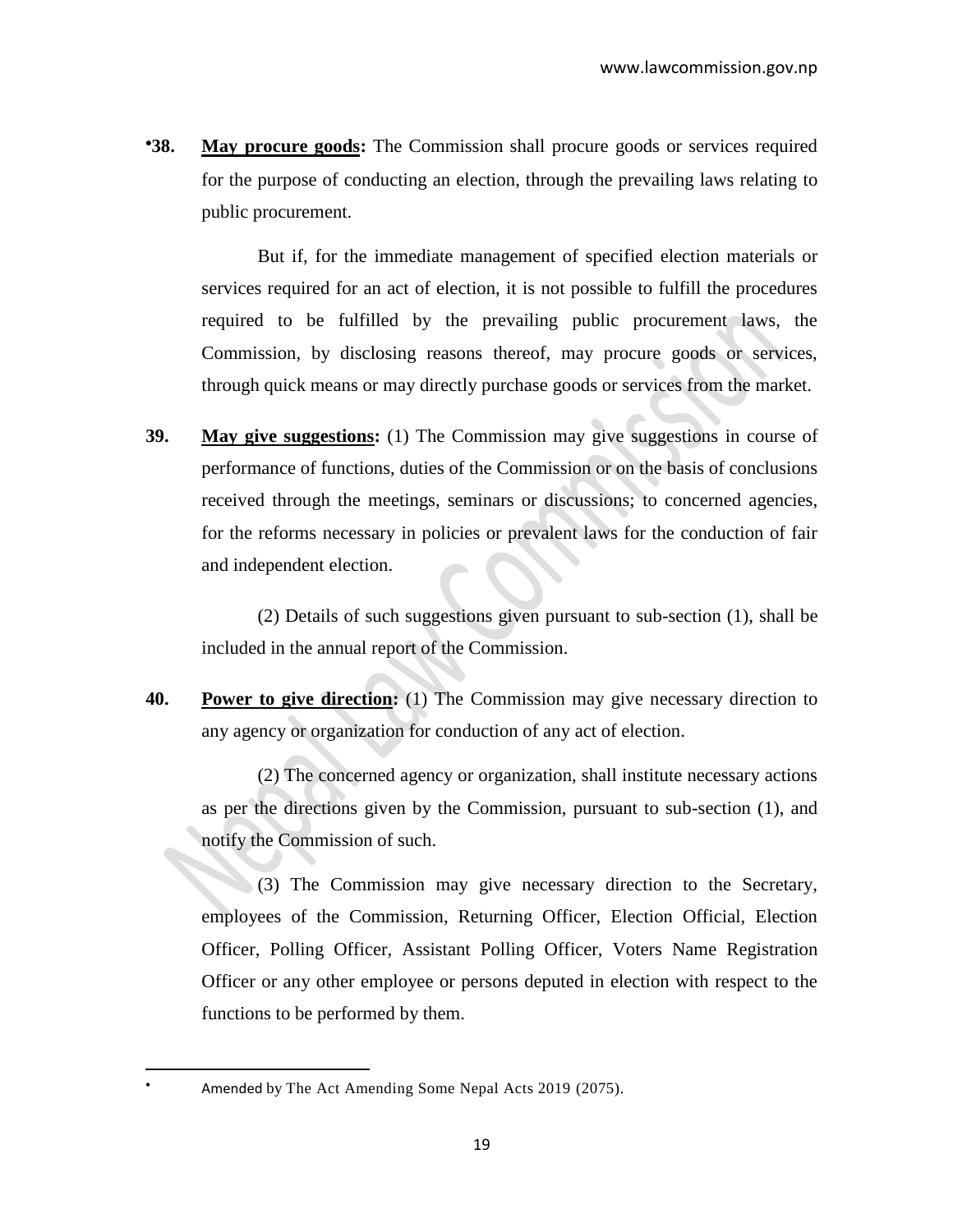(4) It shall be the duty of all concerned to abide by the direction given by the Commission, pursuant to sub-section (1).

**41. Pleading:** (1) If the Commission has to file a petition or institute a case as a plaintiff in any office or court with respect to any legal right or dispute, it may seek assistance of government attorney to prepare such petition, file such case and make pleadings therein or to prepare and file a written response, statement of defense, register it or plead or defend, in case where anyone has instituted any proceedings or filed any case against the Commission.

(2) In case of any legal suit filed or instituted against any official and employee as well as person appointed, deputed, designated or engaged by the Commission for or in any or all of the acts of election including the preparation of Electoral Rolls, in course of discharging such functions in good faith, as required to be discharged by them under the prevailing laws, the Commission shall, on the basis of necessity and propriety, arrange for their defense through any government attorney.

- **42. Required to be gender friendly and inclusive:** The Commission shall adopt the principles of gender friendliness and inclusiveness while preparing election related policies, conducting programs, deputing employees, supervising and monitoring or causing to be supervised and monitored, in accordance with this act.
- **43. Power to remove from responsibility or recommend for suspension:** (1) If any employee of the Government of Nepal, State Government or Local Level Government or of institutions owned or controlled by Government of Nepal or State Government or operated with the grants of Government of Nepal, or any security personnel, teacher of university or community school, commits any act prejudicial to the freedom, fairness and impartiality of the election, the Commission may remove such employee, security personnel or teacher from their responsibility of carrying out such election related acts.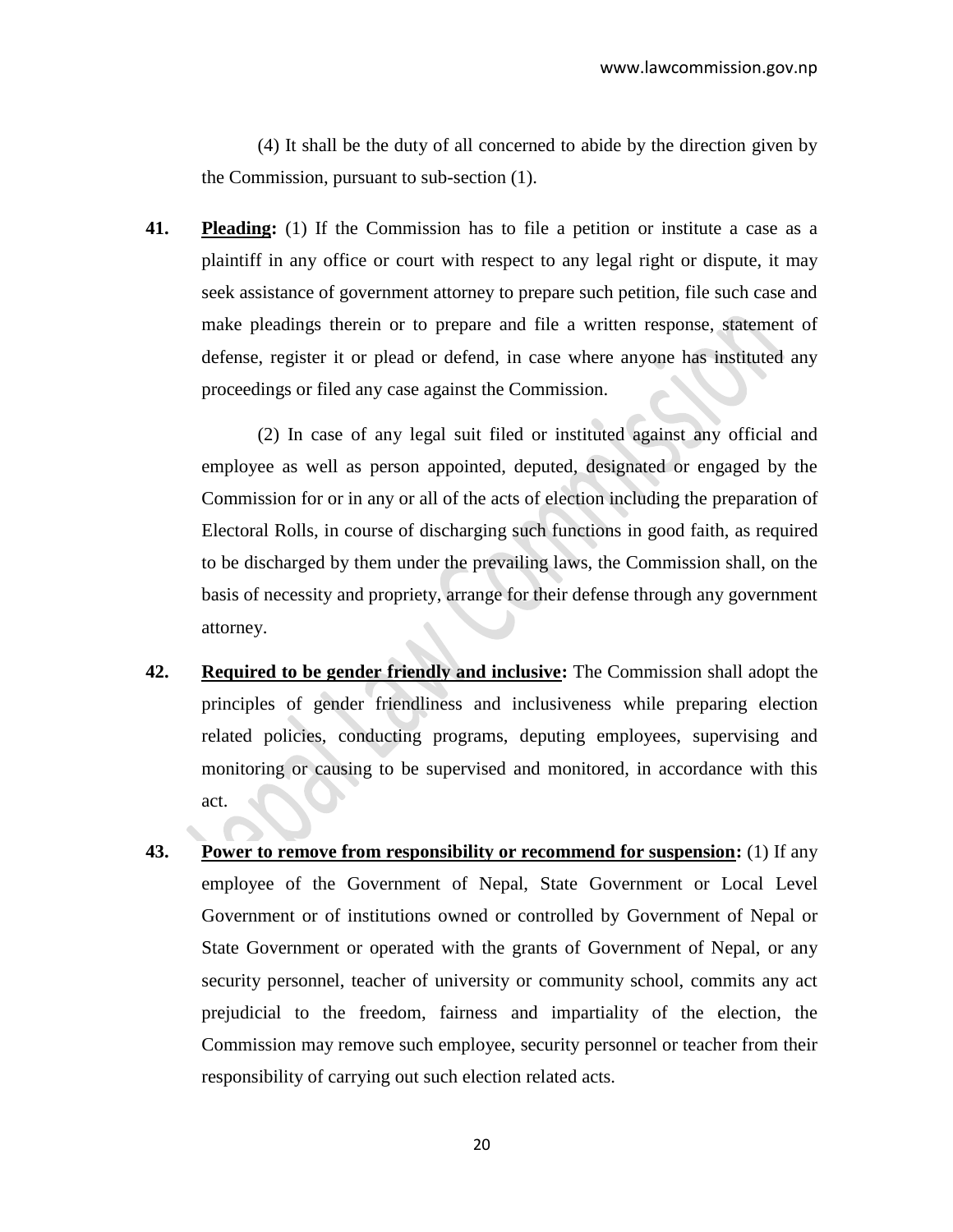(2) The Commission may by itself or through concerned authority, recommend for suspension of such employee, security personnel or teacher, as per the conditions pursuant to sub-section (1).

(3) The concerned official, upon receipt of such recommendation pursuant to sub-section (2), shall have to institute necessary actions of suspension against such employee, security personnel or teacher, within 48 hours and notify the Commission of the same.

**44. Departmental action:** (1) If any civil employee, security personnel or employee of the Government of Nepal, State Government or Local Level Government or of institutions owned or controlled by Government of Nepal or State Government or operated with the grants of Government of Nepal, who has been appointed, deputed or designated in the act of election including the preparation of Electoral Rolls or who has the duty to abide by the orders and directions of the Commission; does any act deliberately, violating the laws in force or orders or directions of the Commission or with any *mala fide* intention or does any act prejudicial to the impartiality of the election in course of discharging such act, the Commission may, in exercise of powers of the competent authority under the prevailing laws relating to the conditions of service of such employee or security personnel, take departmental action against them.

(2) If any employee or official other than that mentioned in sub-section (1), does any act contrary to the laws in force or directions given by the Commission, with respect to any act of election, the Commission shall write to the concerned authority for departmental action against such employee or official in accordance with the laws in force relating to the conditions of their service.

(3) The concerned body shall, if so written to it by the Commission, pursuant to sub-section (2), take departmental action against such employee or official within three months and inform the Commission of such.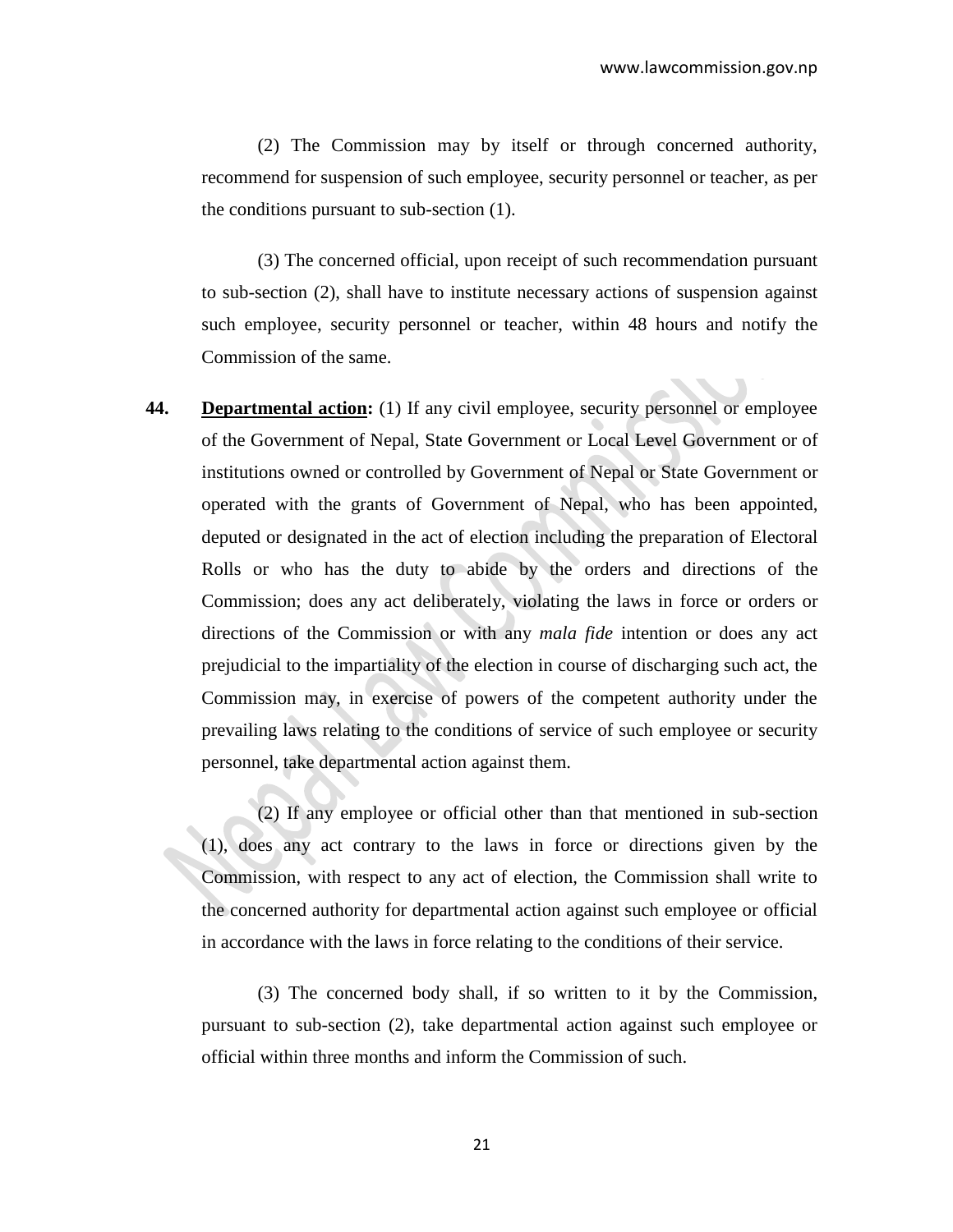(4) Any employee not satisfied with a decision of departmental action made by the Commission pursuant to sub-section (1), may make an appeal to the High Court within thirty-five days after the date of receipt of time-limit for appeal against such decision or receipt of information of such decision.

- **45. Annual report:** The Commission shall make public, the details of the activities and functions performed by it by submitting an annual report to the President, pursuant to Article 294 of the Constitution.
- **46. Delegation of power:** The Commission may delegate any power it has pursuant to this Act, by stating any conditions thereof, to the Chief Election Commissioner, Commissioner or any government employee.
- **47. Liaison with the Government of Nepal:** The Ministry of Home Affairs shall liaise the Commission with the Government of Nepal.
- **48. Power to frame rules:** The Commission may frame necessary rules in order to carry out the objectives of this Act.
- **49. Issuance of order:** (1) The Commission may issue necessary orders for the purpose of conducting, monitoring, directing and controlling elections pursuant to the Constitution and prevalent laws; and such orders shall be published in the Nepal Gazette.

(2) It shall be the duty of following agency, institution, organization or persons to abide by the orders as referred to in sub-section (1): -

- (a) Governmental or semi-governmental agency or institution,
- (b) Private sector or Non-Governmental Institution,
- (c) Political parties and office bearers thereof,
- (d) Voters,
- (e) Candidates and their representatives,